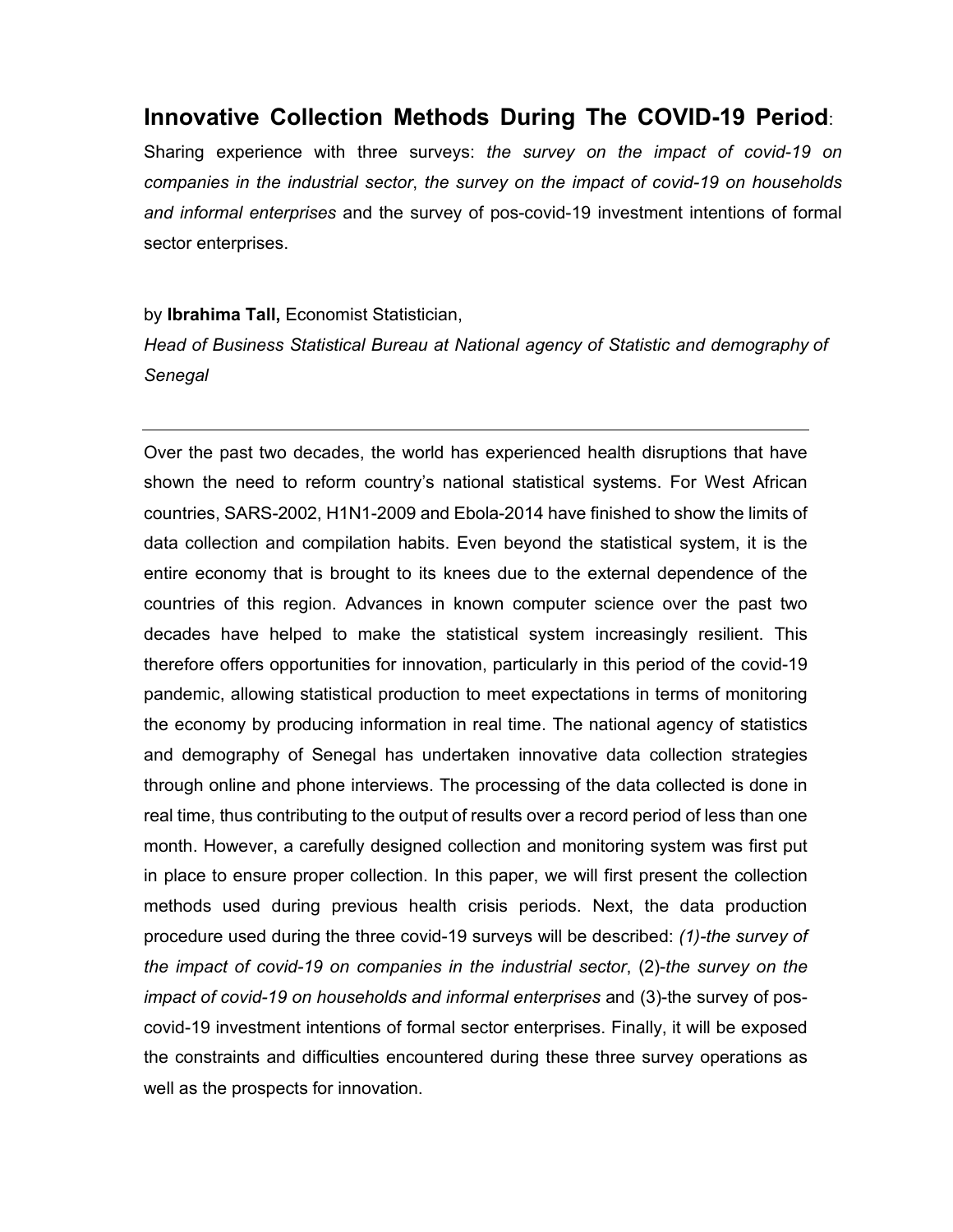### Introduction

Data collection is a costly and time-consuming process. In fact, the design of the questionnaire, although being the main operation, follows an empirical and methodological review which constitutes the starting point of the study. This is followed by the training of interviewers during period which the questionnaire and manuals are presented.

After the collection step, the data are compiled and transformed into a format that can be used by statistical software (SPSS, STATA). Data processing sessions are then carried out to ensure data consistency before moving on to output`s tables and graphs for the analysis.

This process is usually sequential (step by step), and involves moving to a face-to-face interview.

However, this usual procedure is no longer appropriate in the event of a health emergency, in particular an epidemic or even a pandemic. It is important to use innovative approaches adapted to the current situation.

Thus, in what follows, we will first present the approaches used during periods of past health crises, then we will show the techniques used in the present context of covid19. Finally, the main constraints and difficulties encountered during collection operations carried out since the start of the pandemic will be discussed.

## I. Approaches used during past health crises

The periods of crisis discussed in this section are those corresponding to SARS 2002, H1N1-2009 and Ebola-2014.

The health crisis of 2002 had instilled psychosis among the African population, although Africa, with the exception of South Africa, was not affected. Indeed, the country had put in place an alert system as well as a set of measures aimed at preventing the occurrence of cases.

The preventive measures thus adopted contributed to modifying the approach used for collecting and producing data until 2004. The modifications mainly concerned the profile of the interviewers. In addition to a required qualification and experience in data collection, interviewers are now subject to an age limit of 50 years.

In addition to this age criterion, some measures were observed, since the collection was done face to face on a paper questionnaire.

This is how interviewers are required not to shake hands, to wash their hands regularly and to keep a distance from interviewees.

Apart from these instructions, the collection procedure has not changed. Once completed, the paper questionnaires are codified and then entered on computers via an input mask developed with Cspro.

Unlike SARS-2002, influenza A has affected Senegal with more than 300 confirmed cases and 0 deaths. The disease has spread across the country. The first measure taken in data collection operations is momentary shutdown. However, it was quickly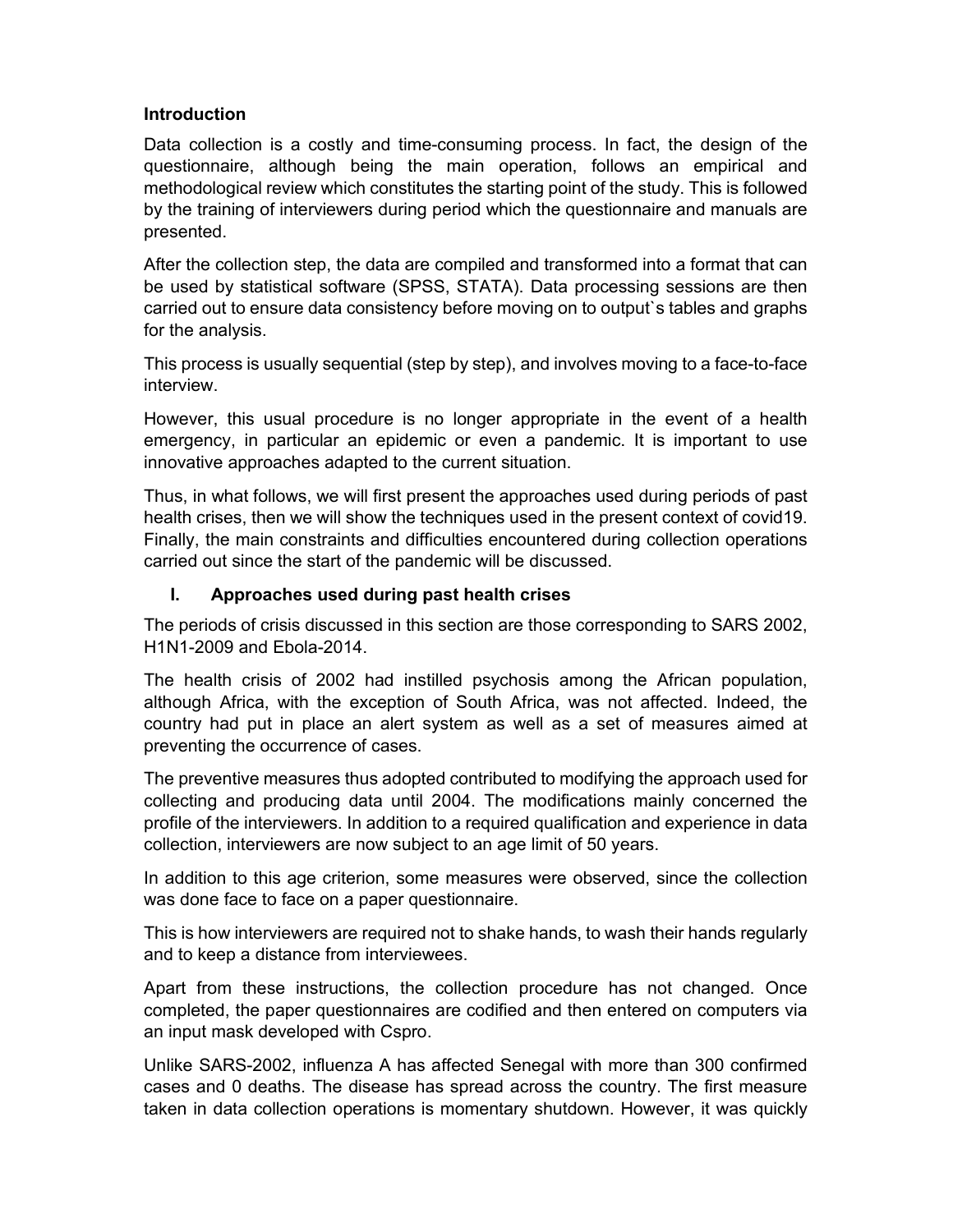necessary to find a collection procedure adapted to the situation because of the publication urgency thus as to the monthly indices (consumer price index, construction cost index) as well as to information relating to unemployment, poverty and economic indicators on businesses.

Two approaches were used depending on whether the survey was demographic or economic.

For demographic surveys, the interviewers were installed in a large room equipped with telephone sets. This room is called "call-center". The operation is therefore carried out by telephone call and the households surveyed are drawn from the base of the general population and demographic census (RGPH) of 2002.

The telephone survey device remained even after influenza A and is used for surveys with small sample sizes (less than 1000 households) with a light questionnaire (less than 5 pages).

For economic surveys, the field of units is reduced to all companies with a valid contact: a phone number or an e-mail. Interviewers call units and send them letters of introduction from the agency to inform them about the investigation. The interviewers submit the questionnaires to the enterprises selected in the CUCI database, which is a database containing information on enterprises that have submitted a financial statement at least once. Interviewers provide reminders when enterprises are late in responding to the questionnaire by calling or sending them an email. Investigators also answer questions from enterprises about understanding the questioner. The survey finished until the response rate is satisfactory (over 80%).

The Ebola epidemic in 2014 severely affected West African countries, particularly Guinea, where the only case recorded in Senegal came from. From then on, collection operations were suspended for a few weeks. When the surveys start, for this time, it was conducted face to face, although the collection method has evolved since influenza A, moving from a paper questionnaire to a CAPI (Computer Assisted Personal Interviewer).

## II. Collection methods during covid19

The outbreak of covid-19 in Senegal has placed the country in deep psychosis due to the loss of life seen in other countries. Thus, in March, the state of emergency was declared, including a curfew, restriction of travel between regions, the closure of schools, the limitation of the number of passengers in the vehicles of public transport etc.

The direct consequence of these measures on statistical production is the stopping of collection operations. However, the price survey continued by telephone. After three months, the government decides to lift the state of emergency and allow travel between regions. Several surveys were then initiated in relation to covid-19: the impact of covid-19 on households and informal production units, the survey on the impact of covid-19 on companies in the industrial sector and the survey of companies' post-covid-19 investment intentions. All of these surveys were organized using the same approach.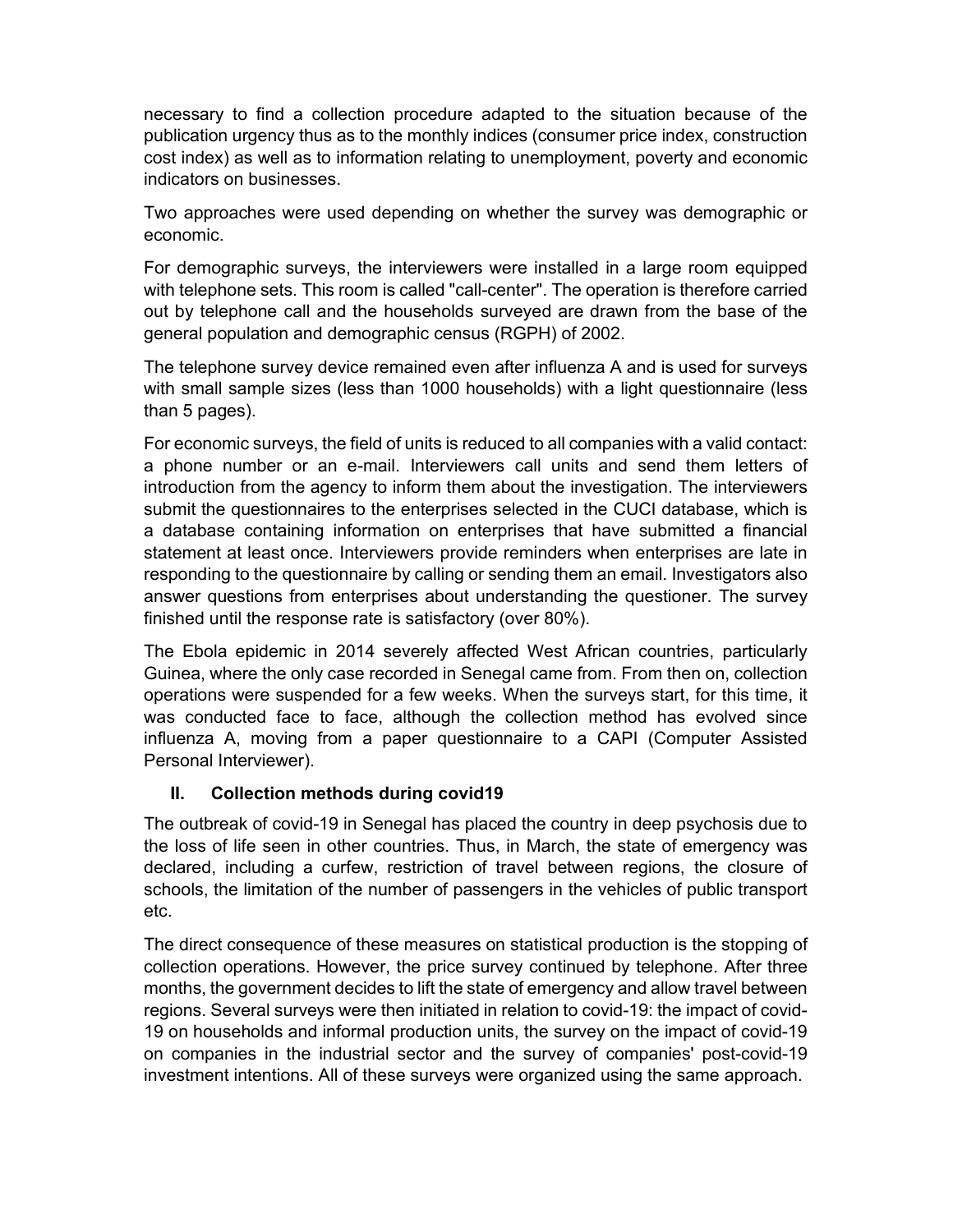To do this, an online form has been developed using the World Bank's Survey Solution platform. For each survey, the units are taken from the base of the general census of enterprises (RGE) of 2016, which covered all economic units with furnished premises. The RGE database has a telephone number of the owner or manager of the enterprises. This contact is used to make enterprises aware of the survey's objectives and also to update the email addresses contained in the database.

In drawing the sample, a non-response rate of 50% was considered, which increases the value of the theoretical size by half. This was justified by a possible unavailability of enterprises to respond to the form due to the reduction of staff (homeworking, worker overall, etc.) as well as the reduction in working hours. The drawing plan is standard for surveys carried out in the division. This plan concerns a proportional selection by following the structure by size and by sector of activity of the sampling frame. In each stratum, a simple random selection is carried out using a random function which assigns a value from the normal distribution to each unit in the base. These random values are then sorted in descending order within each stratum. The first units of each stratum are selected.

Once the awareness and email update step are completed, the sample of units is distributed among the interviewers. They are responsible for sending the form links to the enterprises assigned to them, providing them the specific access parameters. When a unit is fired and does not have a valid contact in the database, the name of that enterprise is kept in the sample along with other information's (address, manager or owner's name, legal regime etc.). Interviewers are called upon to search for an enterprise's contact on the internet by typing the enterprise's name. When the interviewers could not find a contact of the enterprises, this enterprise is replaced.

In addition, the link may not be well received. interviewers should ask enterprises to check for spam or junk mail, and if necessary, the link is resent. In some cases, interviewers offer a telephone interview when the respondent is available for that.

When the enterprise does not respond 24 hours after sending the link, the interviewers calls the manager or owner by phone for a reminder and resend the link. After four days of reminder, when the form has still not been started, the investigator moves to the workplace of the unit, taking certain health precautions (wearing a mask, hydroalcoholic gel). He also has a paper version of the questionnaire to allow the respondent who does not want to use the web application to complete the paper questionnaire and the interviewer can enter this paper questionnaire on the web application.

When the unit cannot be found via the address available in the database, it is then removed from the sample and replaced by another unit from the same stratum following the order of selection.

This collection procedure proved to be satisfactory in so far as the three surveys yielded a response rate of at least 70%, thus making it possible to move on to the processing and reporting. However, this collection procedure has many shortcomings and could hinder the veracity of the figures at national level.

## III. Difficulties encountered during collection